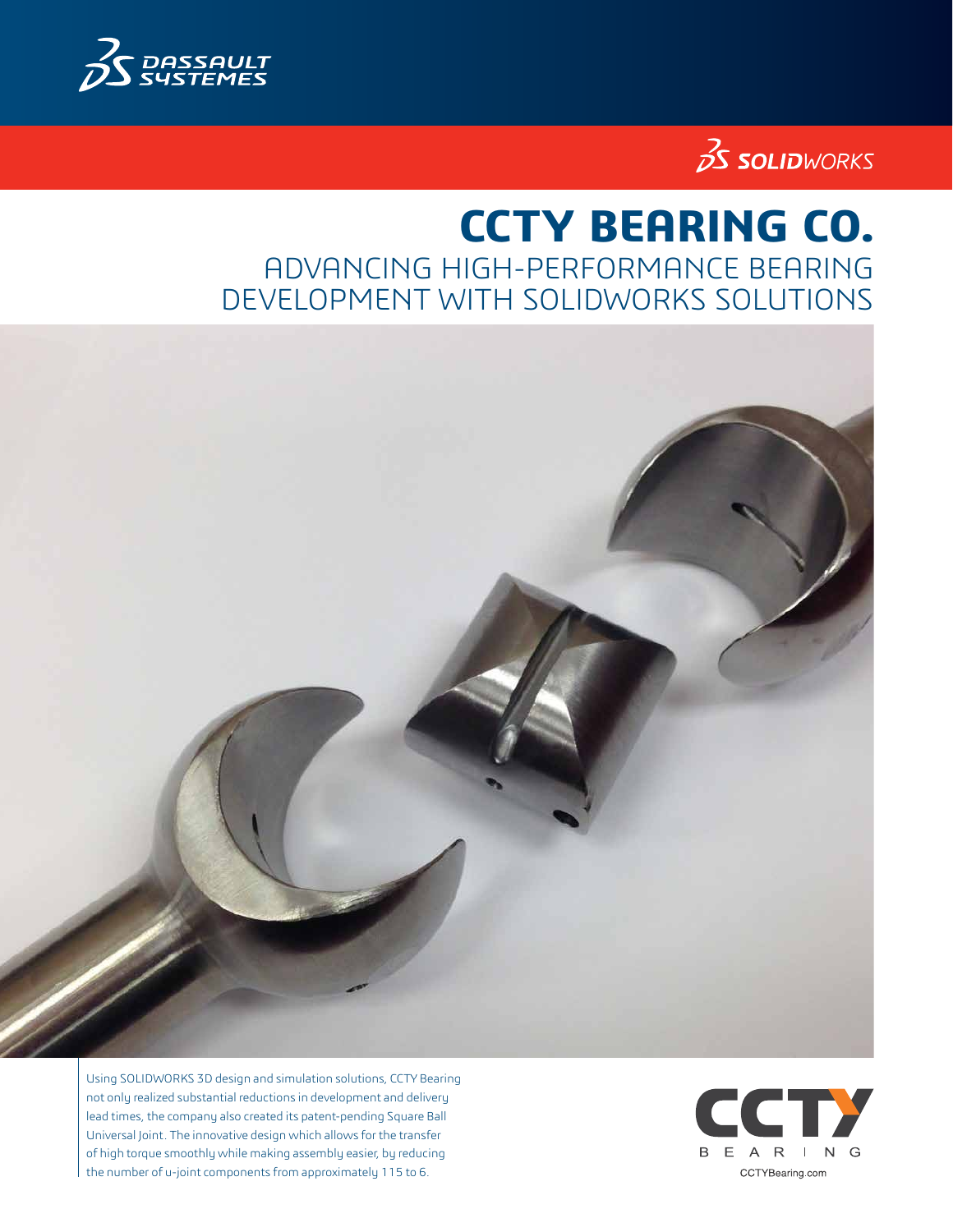## **Challenge:**

Shorten lead times for customer bearing assembly development while simultaneously improving product discussion, reducing prototyping requirements, and increasing design innovation.

#### **Solution:**

Implement SOLIDWORKS Professional design, SOLIDWORKS Premium design and analysis, and SOLIDWORKS Simulation Premium analysis software solutions.

#### **Benefits:**

- Cut lead times for custom bearings substantially
- Decreased prototyping requirements
- Improved prototype quality
- Reduced Square Ball Universal Joint design cycle by two to three times

CCTY Bearing designs and manufactures high-performance bearings and assemblies. The company's extensive product line ranges from traditional bearing products—such as spherical plain bearings, radial ball bearings, tie rods, ball joints, and self-lubricating bushings—to innovative bearing designs like its patent-pending Square Ball Universal Joint™ (u-joint) assembly.

In addition to manufacturing commodity-based bearing products, CCTY Bearing makes custom bearing solutions for original equipment manufacturers (OEMs), and specializes in the development of steering linkages, suspension/wheel systems, and custom bearing assemblies for golf cart, fork lift, snowmobile, ATV, UTV, and specialized vehicle manufacturers.

CCTY Bearing has sales, engineering, design, and warehouses in the United States, Germany, Japan and China, and a manufacturing plant in Zhenjiang, China. In 2015, CCTY Bearing implemented a 3D design and simulation solution in the United States to support interactions with customers, improve communications with manufacturing colleagues in China, and shorten development lead times, according to Strategic Sales Manager John Sweetwood.

"We tried to work without a 3D CAD solution, but there were too many corrections and delays because things were lost in translation," Sweetwood recounts. "Time kills all deals, so we decided to implement a design and simulation platform to work with customers directly to develop design concepts and make sure that they will work with the customer's application. We also wanted to improve communication with our manufacturing plant in China and maintain more control over prototypes, so we could speed up the process."

CCTY Bearing evaluated the Pro/ENGINEER® and SOLIDWORKS® 3D design platforms before standardizing on SOLIDWORKS. The company implemented SOLIDWORKS Professional design, SOLIDWORKS Premium design and analysis, and SOLIDWORKS Simulation Premium analysis software solutions because they are easy to use, offer 3D visualization and communication tools, and provide integrated design analysis capabilities. "Having access to robust, integrated simulation capabilities was the deciding factor, because we utilize simulation on a regular basis," Sweetwood says.

#### **IMPROVED INTERACTIONS WITH CUSTOMERS, MANUFACTURING PARTNERS**

Since implementing SOLIDWORKS solutions in 2015, CCTY Bearing has realized substantial reductions in development and delivery lead times—partly, because of improved visualization and communications with customers and manufacturing colleagues, and partly because of the ability to validate and optimize performance using simulation tools. "SOLIDWORKS has helped us become more nimble and quick in helping our customers solve their problems," Sweetwood notes.

"With SOLIDWORKS, we can quickly develop a conceptual design and determine if it will work with the customer's specific mating parts, then share the design with customers and our manufacturing partners," Sweetwood continues. "SOLIDWORKS has allowed us to improve our conversations because they have the design in front of them. If the customer doesn't have SOLIDWORKS, we've had success using SOLIDWORKS eDrawings® to allow them to better visualize and understand the design. Improving communications alone has helped to reduce the number of design iterations required."

"Using SOLIDWORKS Simulation tools, we can help our customers reduce weight by removing material where it isn't needed, then send the customer the simulation report. This helps us get a design right on the first prototype, in most cases."

— John Sweetwood, Strategic Sales Manager

### **SIMULATION REDUCES PROTOTYPING**

CCTY Bearing leverages SOLIDWORKS Simulation Premium software to analyze various performance aspects of its designs, including yield and tensile strength, buckling, and deformation, as well as the performance characteristics of nonlinear materials. By using SOLIDWORKS Simulation tools, the bearing manufacturer can pinpoint and address potential design performance issues, resulting in reduced prototyping requirements.

"Using SOLIDWORKS Simulation tools, we can help our customers reduce weight by removing material where it isn't needed, then send the customer the simulation report," Sweetwood says. "This helps us get a design right on the first prototype, in most cases."